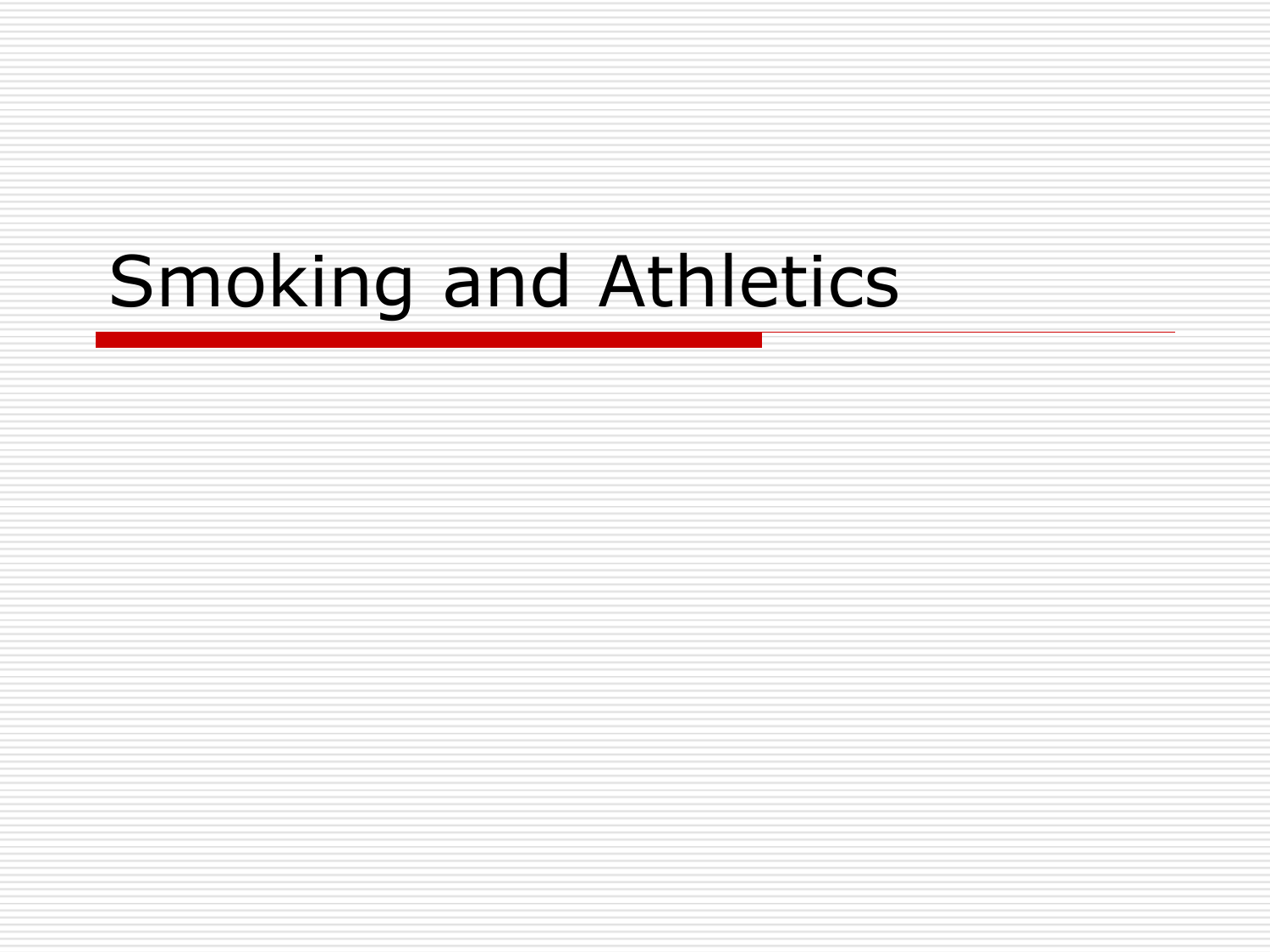### Smoking and tobacco use

#### $\Box$  Interferes with performance

#### $\Box$  Is against most school discipline codes

### □ Can result in suspension from schools

#### $\Box$  Hard to quit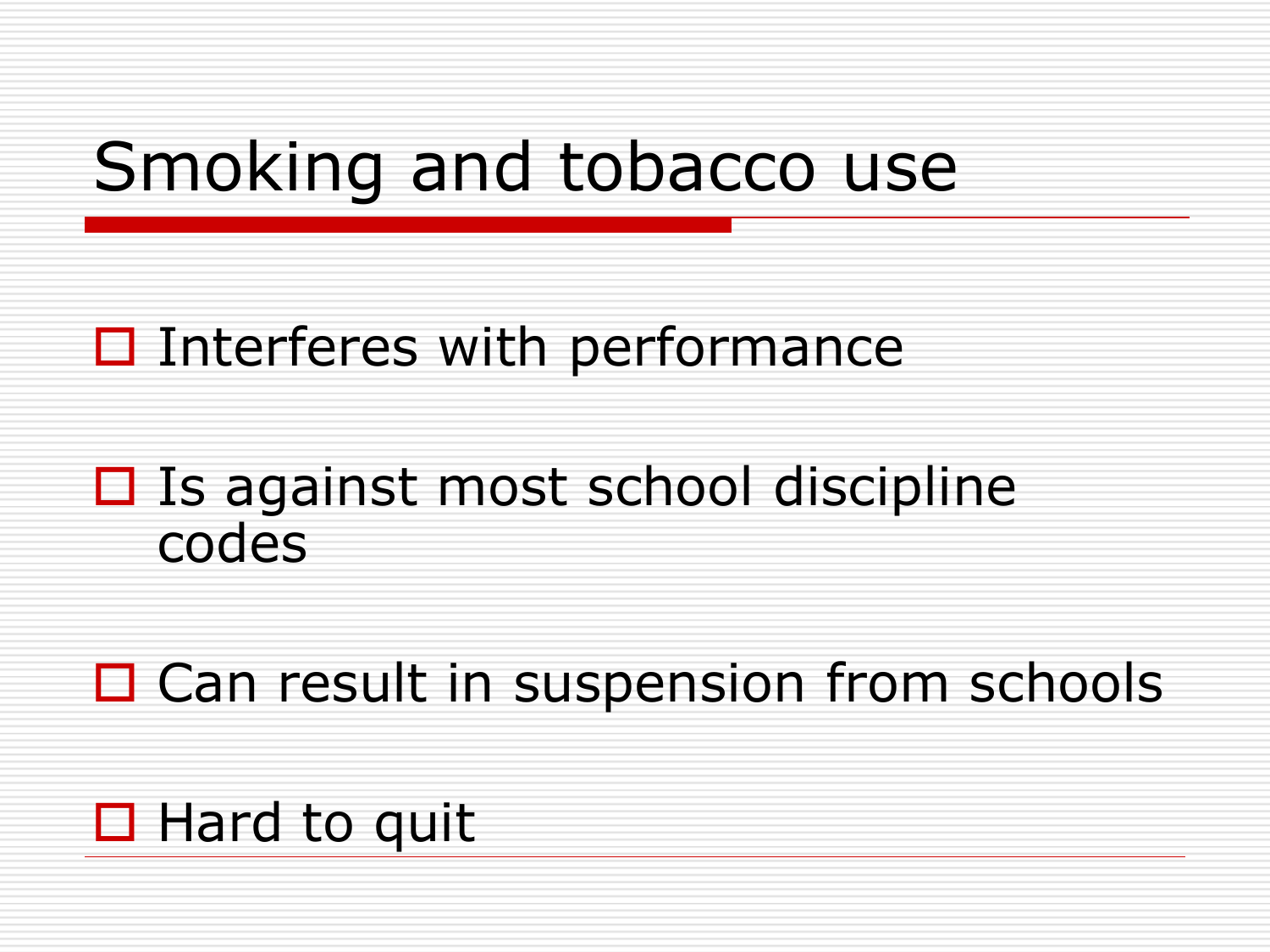Quick Quiz

#### $\Box$  The chemical in tobacco which makes it addictive? **□ Nicotine**

### $\Box$  Which country among the following is the largest consumer of tobacco? **China**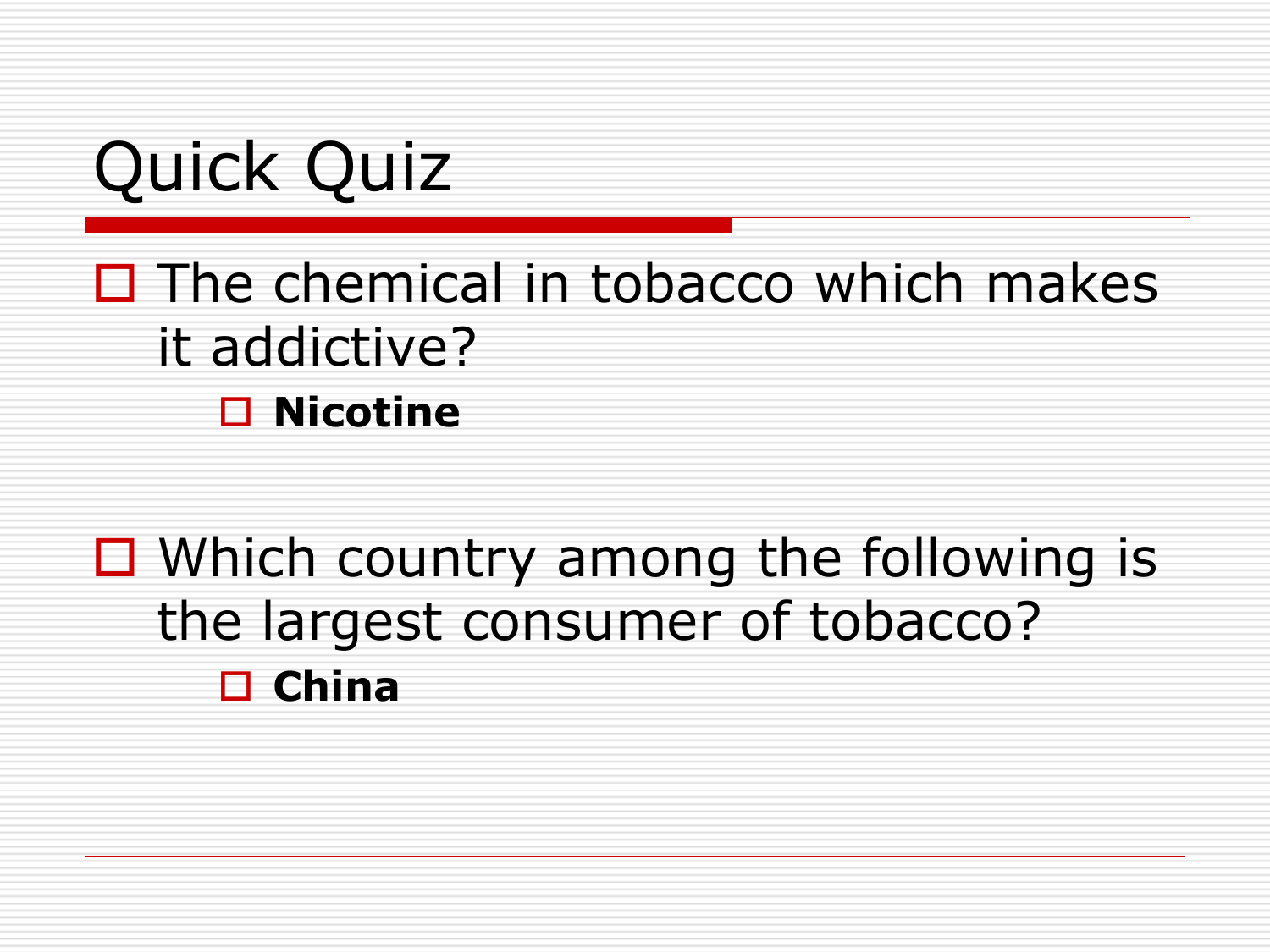#### $\Box$  How many intentional additives are used in cigarette manufacturing? **616**

#### ■ What is second hand smoking? **Inhaling smoke from other person's cig/beedi**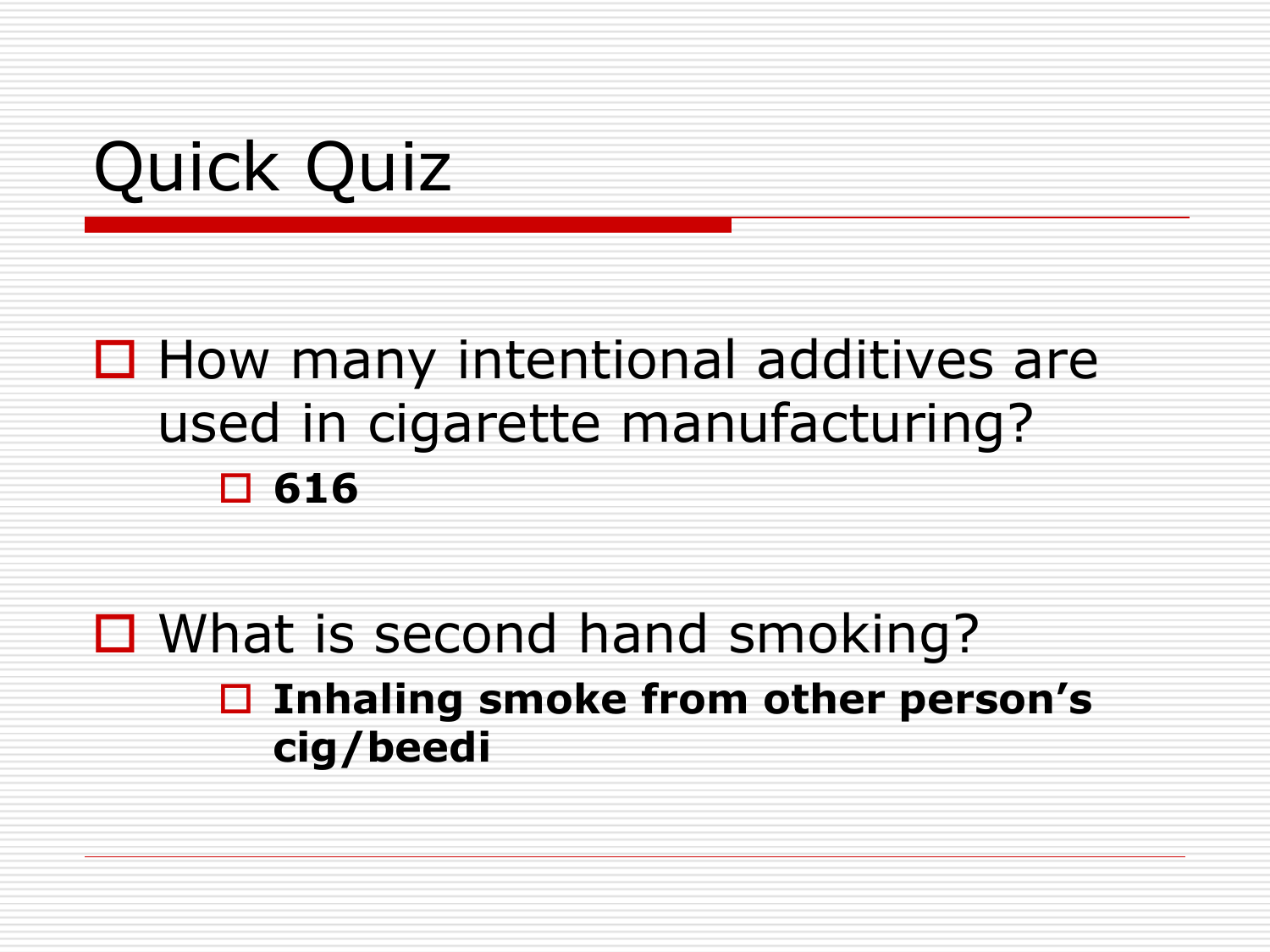### $\Box$  What ingredient or additive increases the delivery of free nicotine from the tobacco?

**ammonia-based additive**

 $\Box$  What is the number of chemicals contained in the Secondhand smoke?

#### **4000**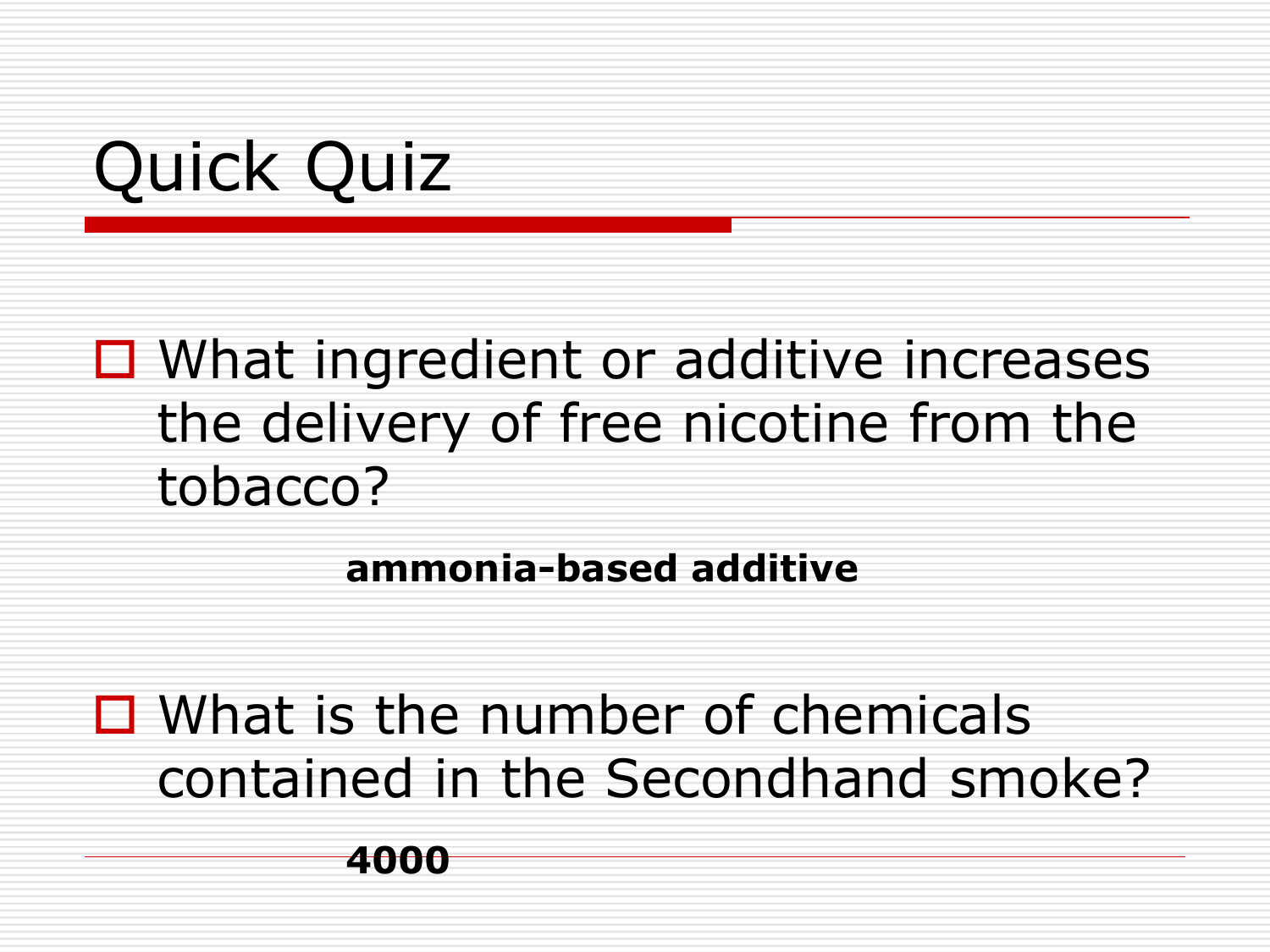$\Box$  Which of the following factors have been demonstrated to be the most important with respect to youth smoking? **Peer behaviors**

 $\Box$  Which of the listed biologically active chemicals is most addictive? **Nicotine**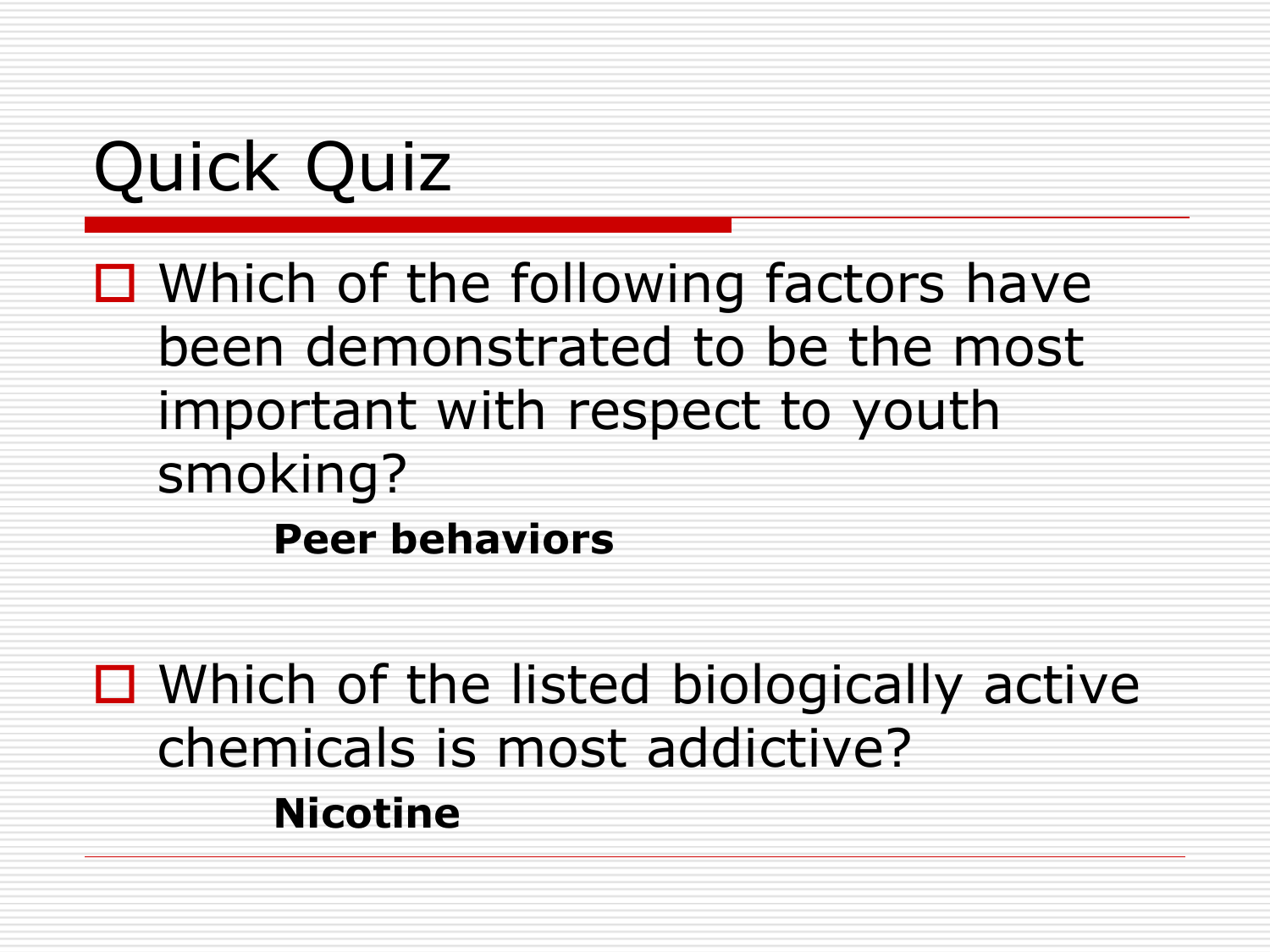#### □ Which European country was the FIRST to go smoke-free? **Ireland**

□ Which day is observed as the World No Tobacco Day? **May 31**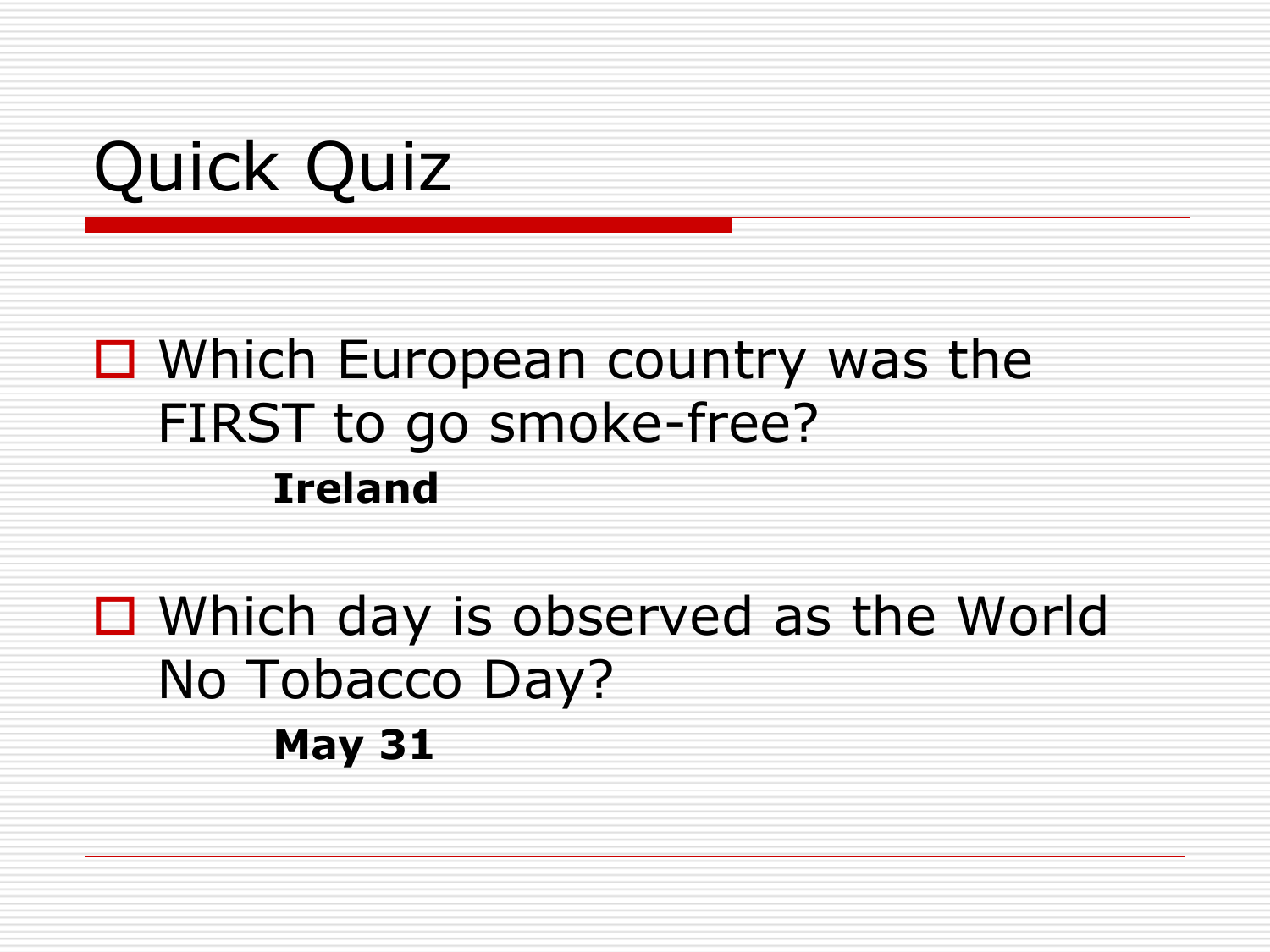### $\Box$  Number of people dying every day in India due to tobacco

**2500**

■ What disease are you most likely not to get when using tobacco? **Arthritis**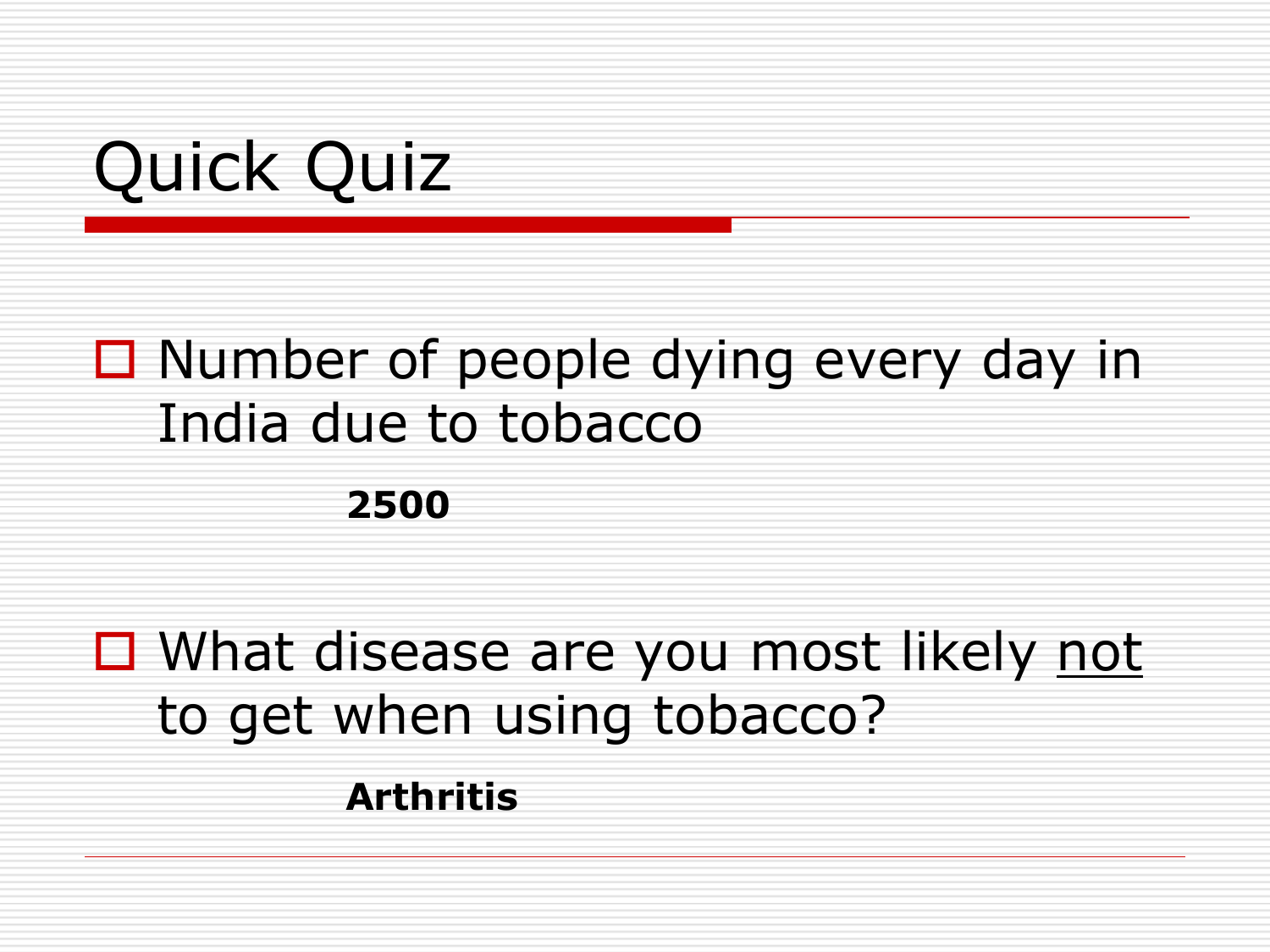### Smokeless Tobacco

- □ Skoal
	- Dip
- **□** Copenhagen
	- **n** Chew
- □ Red Man
	- **Pinch**
- □ Little Yara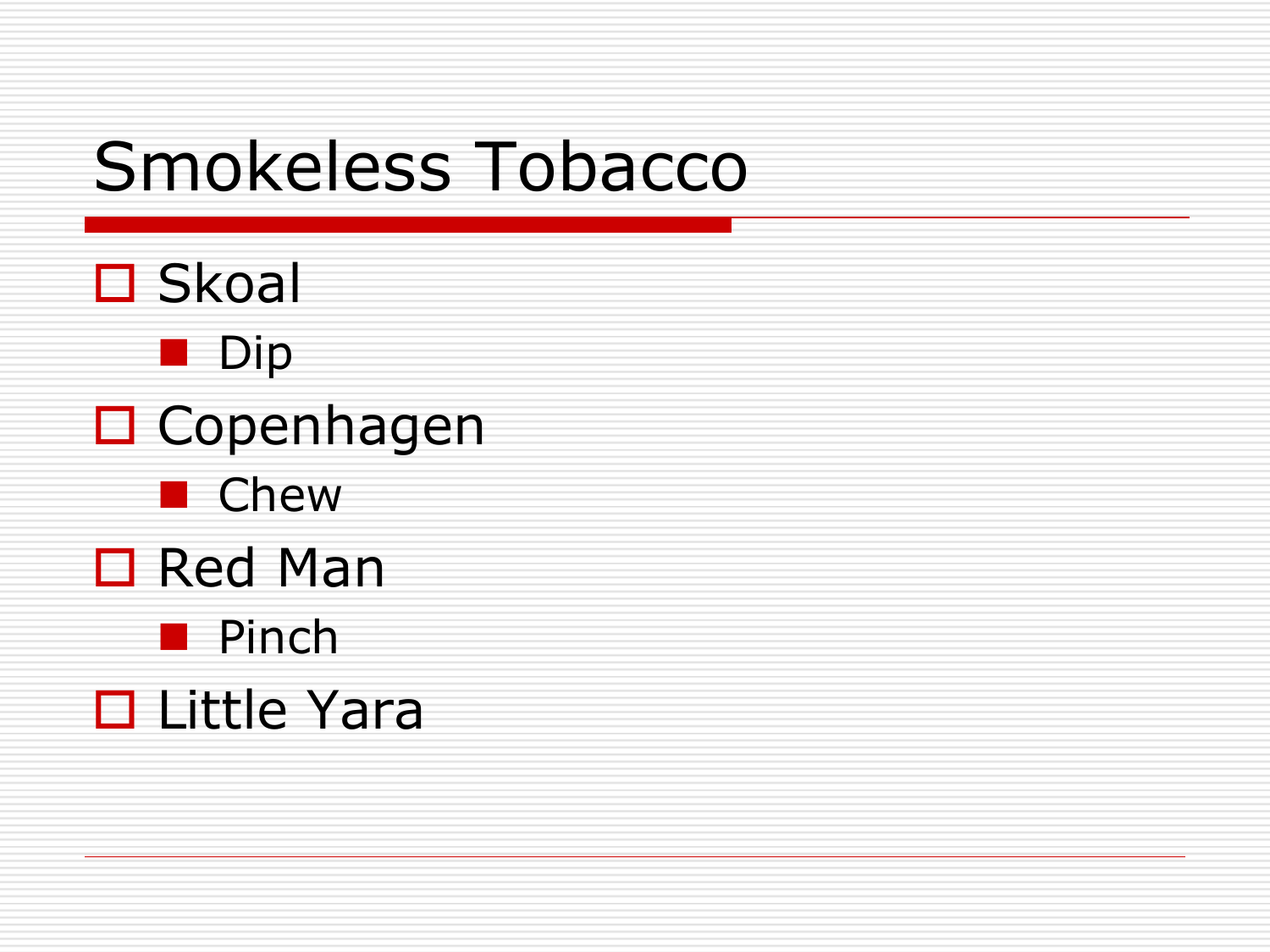#### **Did you know smokeless tobacco contains ... ?**

- □ Aerosol (found in hair spray).
- □ Ammonia (found in household cleaning products).
- □ Arsenic (found in pesticides).
- $\Box \bullet$  Ethyl acetate (found in nail polish removers).
- $\Box \bullet$  Formaldehyde (found in embalming fluid).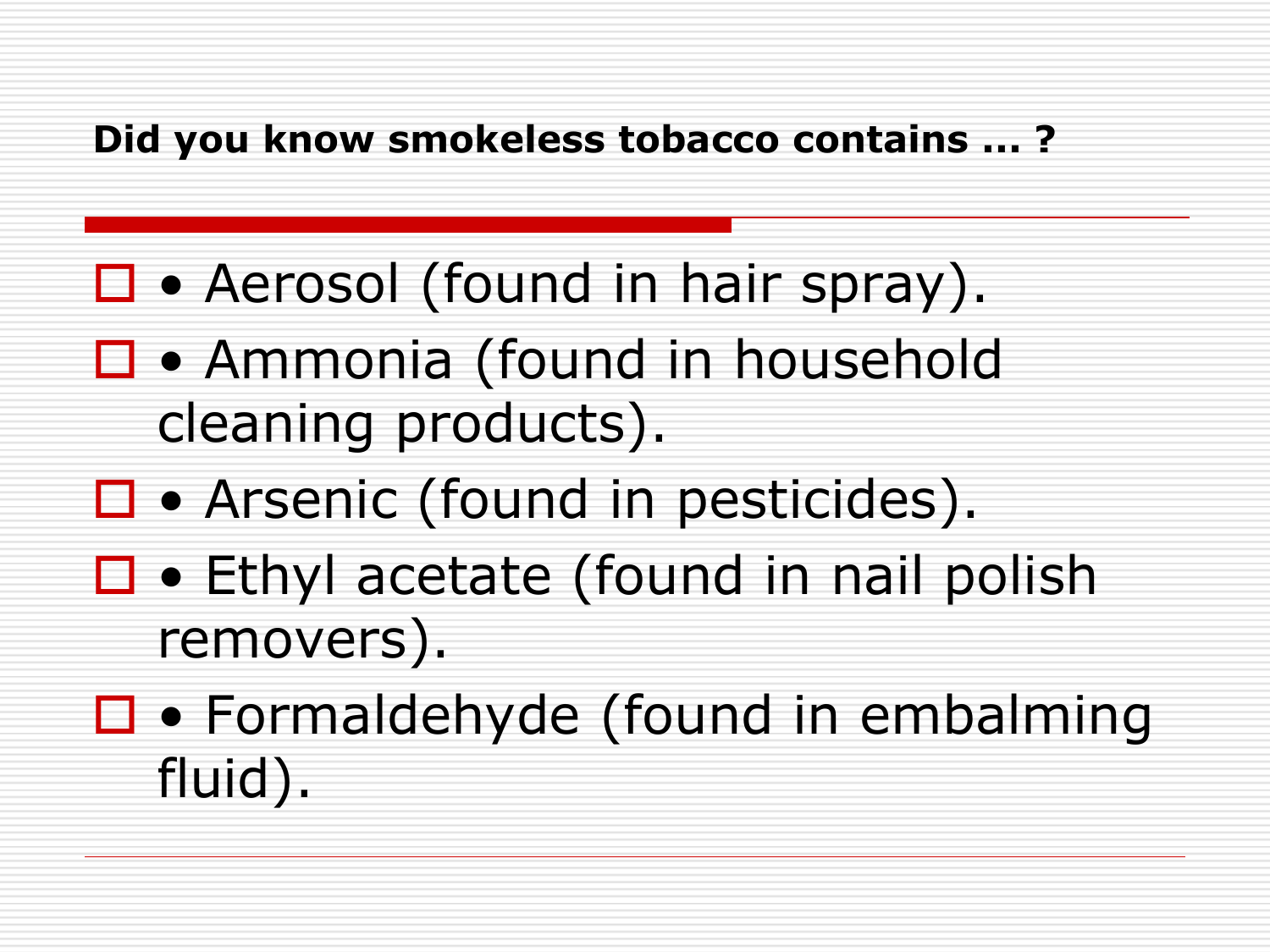### Did You Know?

- □ Gelatin (found in horse hooves).
- □ Methanol (found in antifreeze).
- □ Polonium-210 (highly radioactive).
- □ Sodium hydroxide (found in hair remover).
- □ Toluene (found in dynamite and gasoline).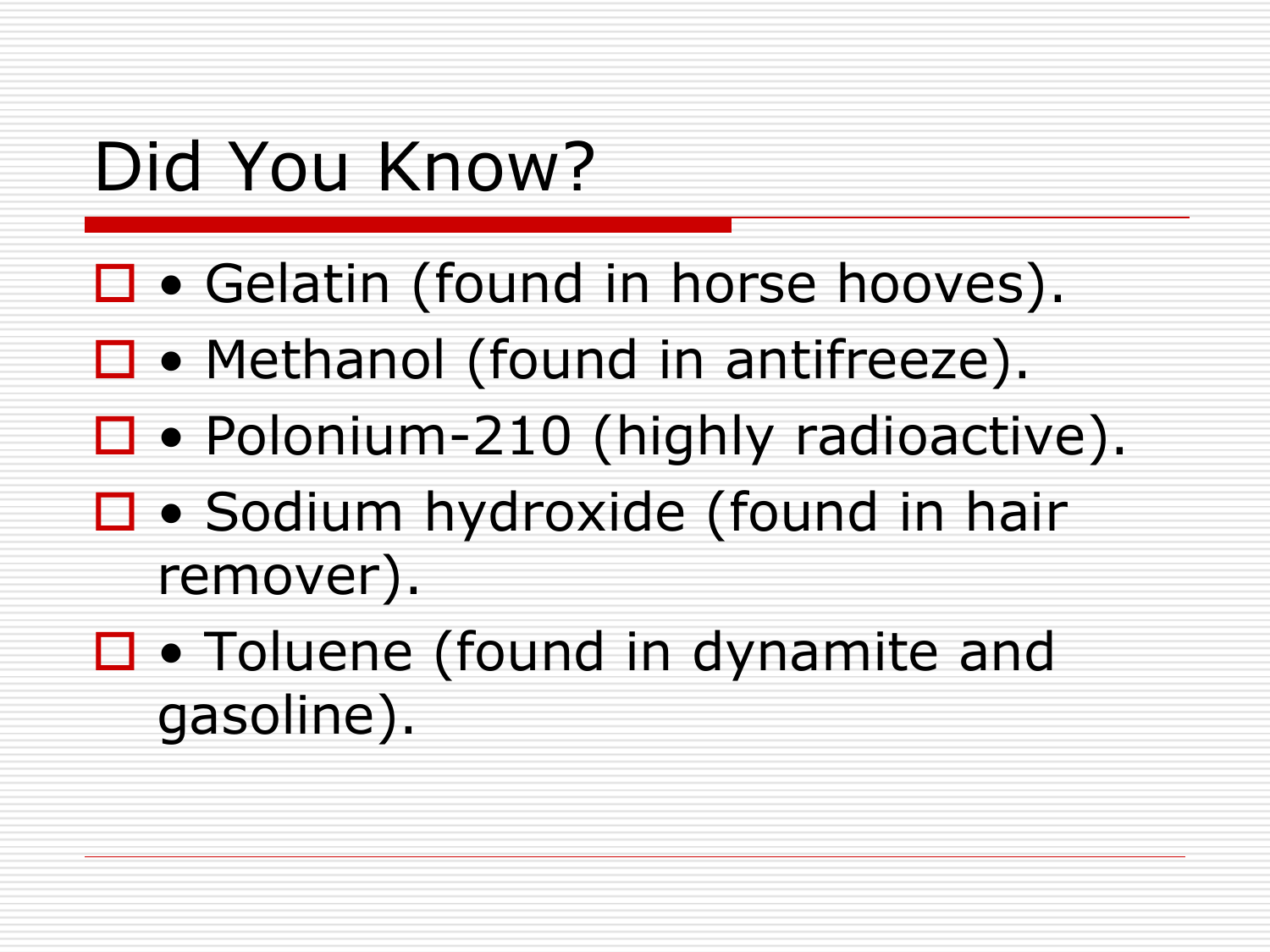### Did You Know?

### $\Box \bullet$  Urea (found in urine).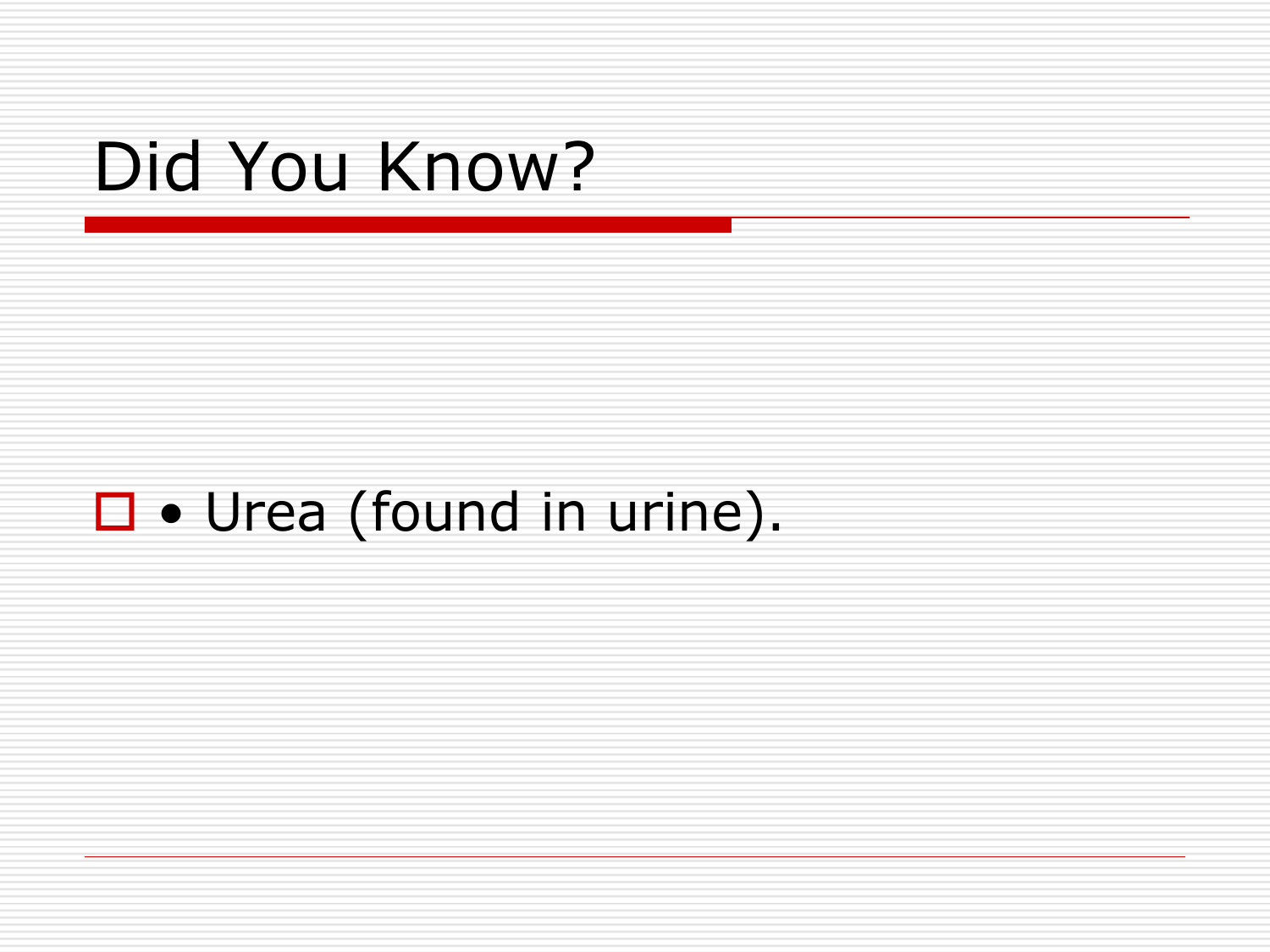### **Some tobacco facts**

 $\Box \bullet$  The average age at which a Texas teen begins using smokeless tobacco is 13.

 $\Box \bullet$  People who dip may be exposing themselves to more cancer-causing chemicals than one-pack-a-day smokers, due to the higher level per serving in smokeless tobacco.

□ • Four percent of Texas adults dip, but 8 percent of Texas youths dip.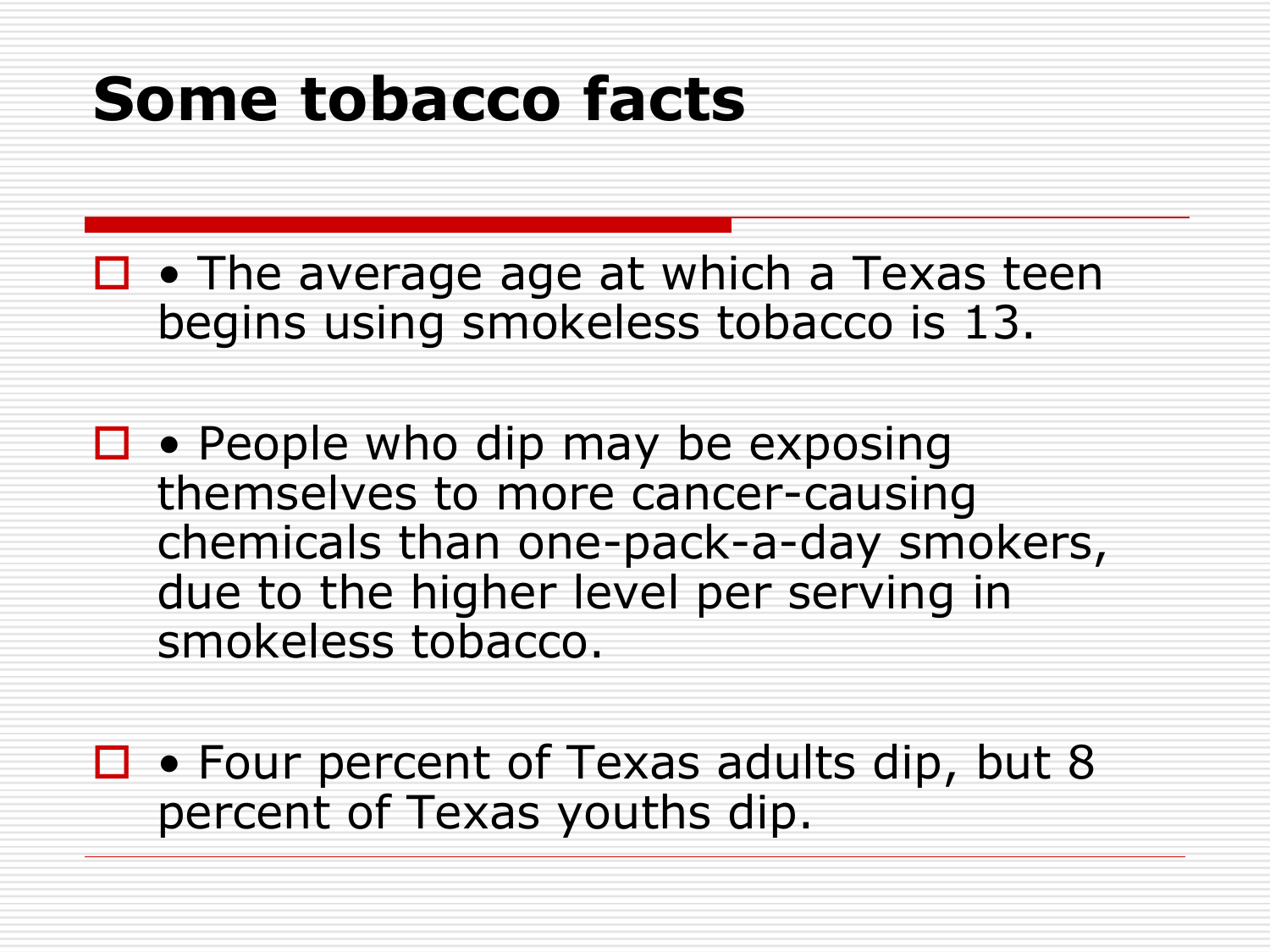### **Some tobacco facts**

- □ Smokeless tobacco has more than 3,000 chemicals.
- $\Box \bullet$  Dipping is not a safe substitute for smoking cigarettes; it can cause cancer and non-cancerous oral conditions.
- $\Box \bullet$  Nicotine continues to be absorbed in the bloodstream even after smokeless tobacco is removed from the mouth.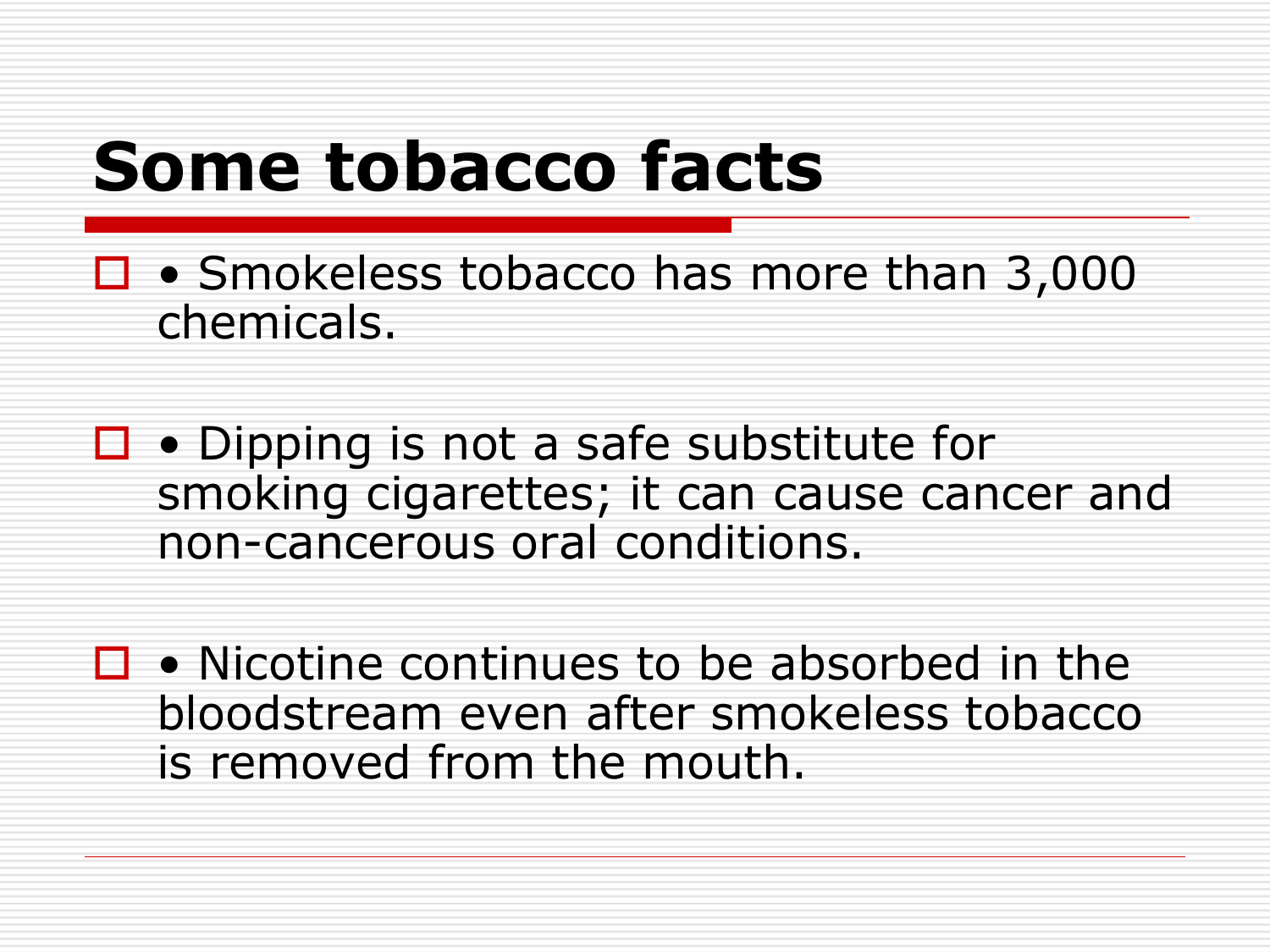# **Tobacco Policy**

□ NCAA Rules state: The use of tobacco products by student-athletes, coaches, officials and fame personnel during practice and competition is PROHIBITED. Violation of this will result in dismissal for the remainder of the competition.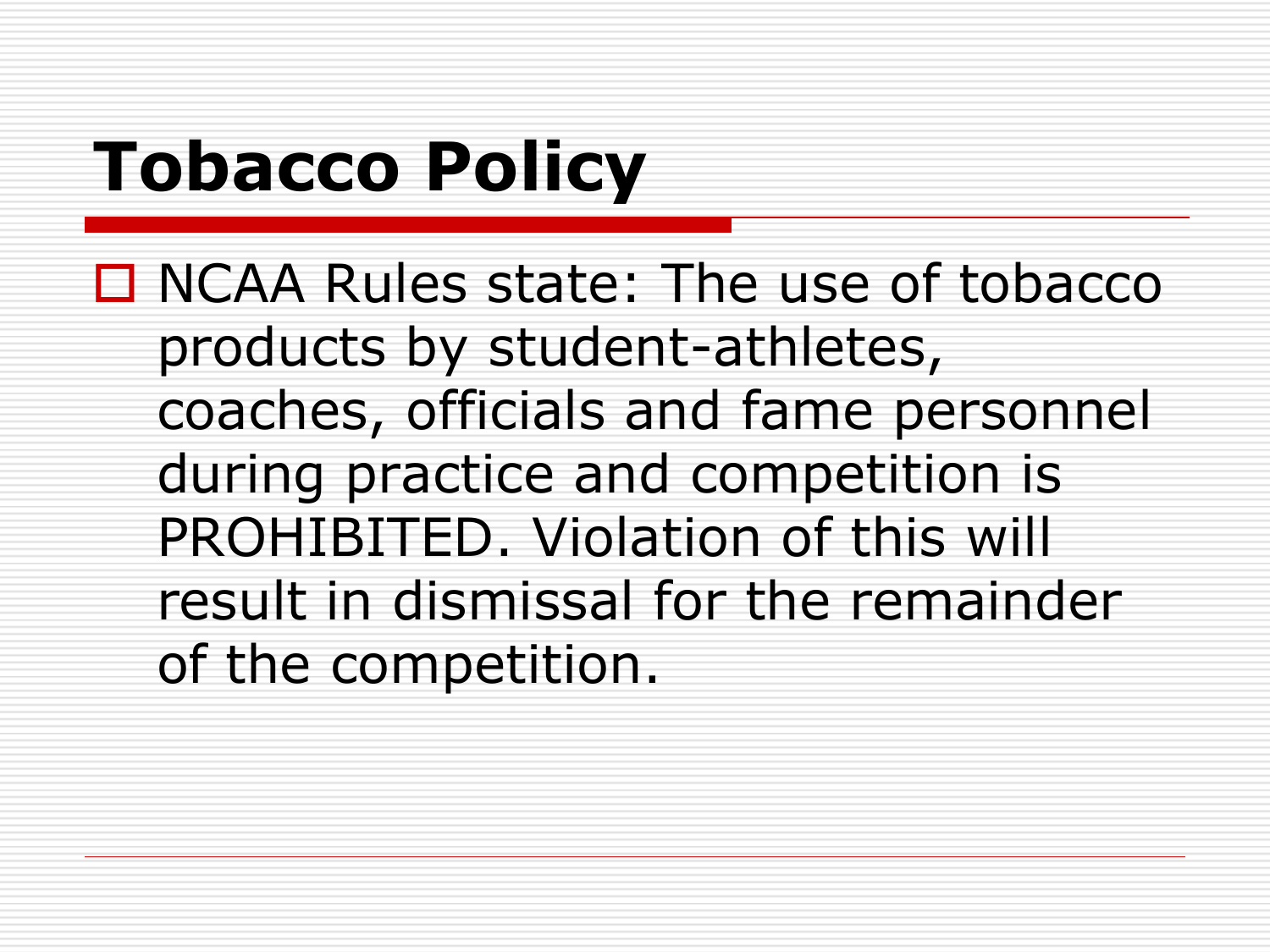# **Tobacco Policy**

- $\Box$  Lehman College Department of Athletics does not permit the use of smoking or smokeless tobacco at anytime.
- $\Box$  Anyone who is found violating these rules will be asked to terminate activity as soon as possible.
- $\Box$  The second and third violation will result in a warning sent to the head coach and the Director of Athletics.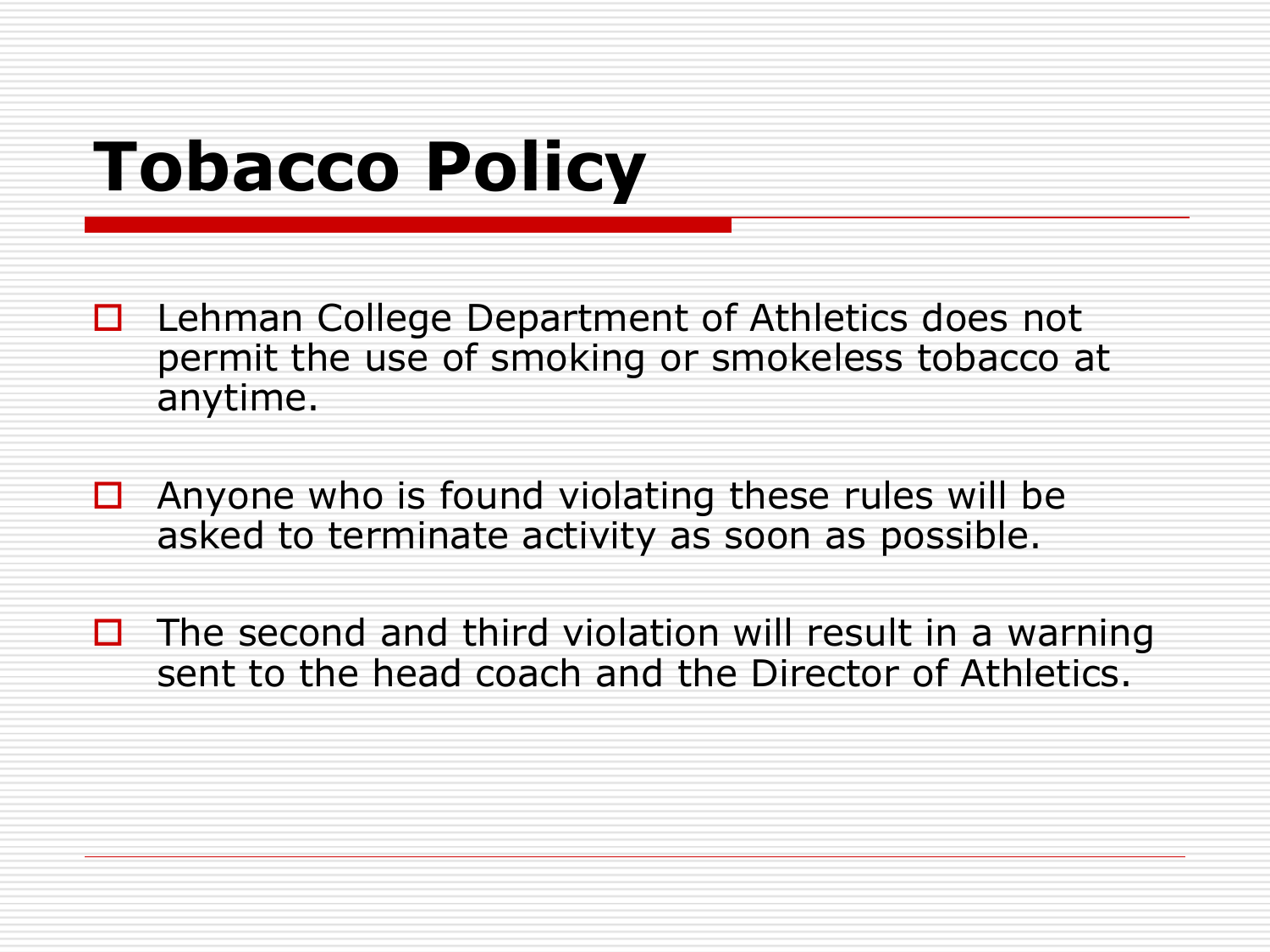### NYSPHSAA

#### $\Box$  Has a position paper

### $\Box$  Offers Guidelines for developing stundet policies

□ Guidelines for coaches and adults